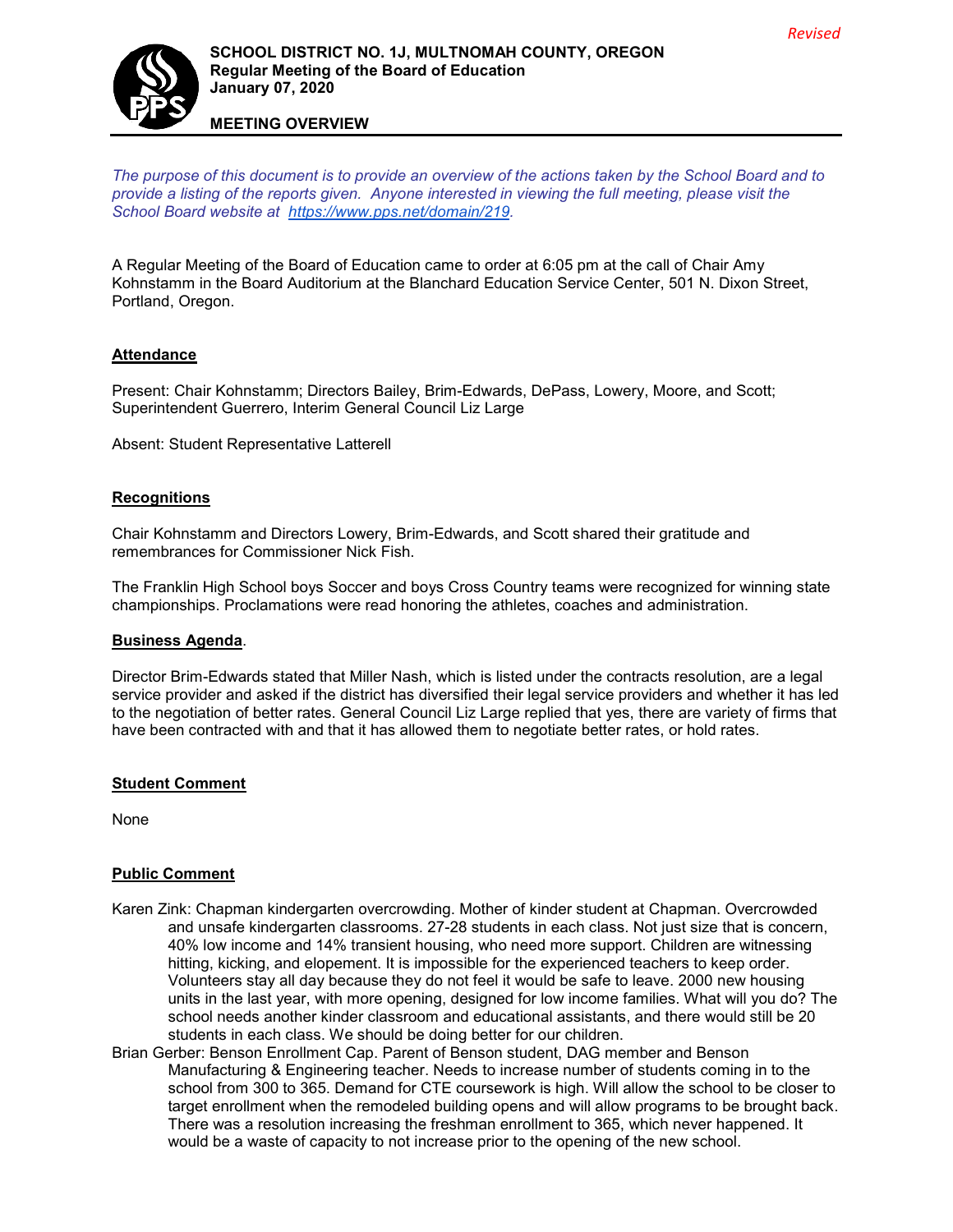- Mark Jackson: Academics of Students of color and Community Partnerships. Here to send a message about community and community voice. Director of REAP providing services at Beach Elementary School. The community is committed to helping students. Resources taken away from community programs. Asking the board to reevaluate funding community partners to help provide opportunities to have mentors of color.
- Renee Anderson: REAP. The program was at Boise-Elliot, and was taken away, and is now at Beach. The program gives the students mentors and gives them the opportunity to see people who look like them at school. Research shows that community based programs make a difference. There is not enough money to add paras, and community organizations could help support. Students who are unprepared in middle school will go into high school unprepared. The student success act monies are to be used for students of color, special education students, and homeless students. They are the students who are suffering now.
- Michael Grice: Long time educator, has been teaching since 1969. Thanked Portland public schools for supporting Martin Luther King Jr. initiative. Works on solution side of things. Read a quote. Many schools face the challenge to know what to do. Identify qualities in successful teachers. Was cross country runner, and acknowledged the Franklin cross country students.

### **Superintendent's Report**

Hopes that everyone had a restful break. Initiatives have been rolled out and work is being done on more. There is work being done on an investment account plan for the Student Success Act funds, a balanced budget recommendation, a master dyslexia plan, climate justice work, and middle school redesign, including looking at course work and arts programs. Work progresses at Lincoln and Madison High School, as well as ramping up maintenance work in schools across the district. Acknowledged Commissioner Nick Fish.

### **2020-23 Agreement Between District Council of Unions (DCU) and School District No. 1J, Multnomah County – Resolution 6026**

Carol Hawkins shared that a market study was done prior to bargaining which helped to align the district contract with the market, and hopes that the adjustments that were made will increase the ability to recruit and retain employees. Pat Christensen, union negotiator, shared that the process was collaborative. Introduced Jennifer Bazner, Vice President of the DCU council.

### **Appeal to the Board No. 2020-01 – Resolution 6023**

The board directors discussed the district's response to the complaint and the plan that was put into place. Dr. Valentino shared that they have been and will continue to rolling out the Guaranteed and Viable Curriculum (GVC). It was also noted that the area senior director is spending at least one day a week in the school. Director Kohnstamm requested an update to the board and communication with the family on the progress being made.

### **Appeal to the Board No. 2020-02 – Resolution 6024**

The board directors discussed possible options to enforce leash laws at schools with the limited capacity. It was decided that a call could be made to the city to see if there is any way to partner with them for enforcement options.

### **Election of Board Chair and Vice Chair – Resolutions 6025 & 6028**

Director Kohnstamm was nominated as board chair and Director Moore was nominated as Vice-Chair.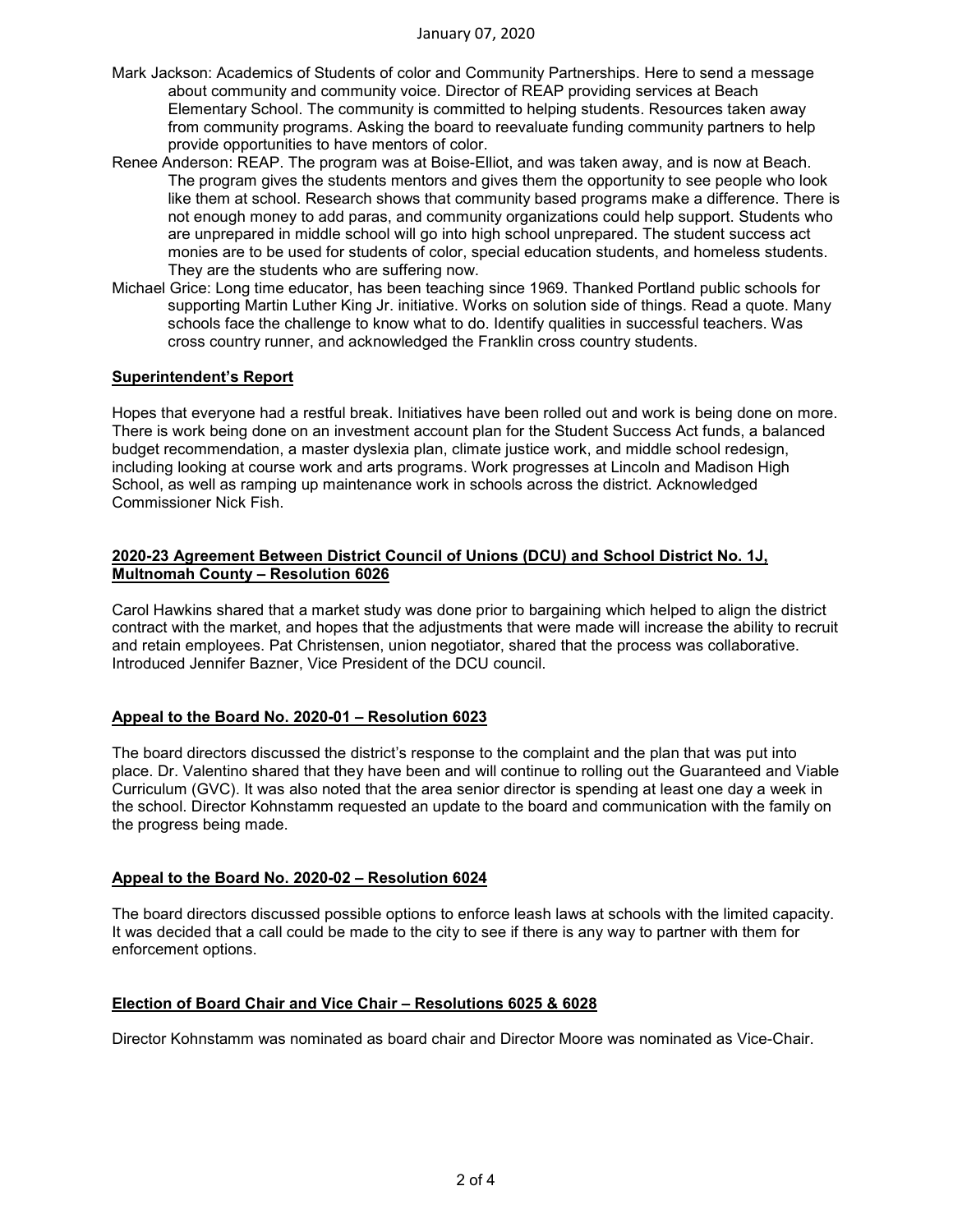# **Resolution to Develop a General Obligation Bond Proposal – Resolution 6027**

Director Scott shared that the School Improvement Bond Committee had been looking at the option of moving forward with a new bond in 2020, and that it is the recommendation of the Committee that they approve the resolution to develop a bond proposal. Director Brim-Edwards stated that the intention is to move forward without increasing the bond rate, and also share there have been external audits on the previous bonds and audits on cost estimation practices and that the district is in the process of implementing recommendations made. Director Moore stated that it would be important to be transparent about the process. She also noted that the board would be looking for balance between a plan to rebuild schools while also leaving room for projects that come up.

### **Division 22 Report to the Community**

Deputy superintendent Kregg Cueller presented the report, sharing that the district has made improvements from the last report. There are four categories that the district is still out of compliance on, which are Instructional Materials, Library Programs, Talented and Gifted (TAG), and Dyslexia Services. There has been a lot of dyslexia professional development and he is confident that the district will be in compliance next year. There is librarian professional development taking place, to improve instruction in timing and sequence. The district is also looking to increase library and library assistant Full Time Employment (FTE), and to add Overdrive for digital and audio titles to increase library collections. There is continued work on developing the Guaranteed and Viable Curriculum (GVC) and making a decision on curriculum adoption.

#### **Board Work Plan**

Chair Kohnstamm introduced the board work plan, noting that creating the list of work to be done is step one, and the next step is creating a timeline for the work to be done. There was discussion regarding items that could be added to the plan, and how the document could be revised to reflect measurement of progress. It was noted by Director Scott that the document should have a draft on it, as the document was meant to be a starting point for discussion. Director Bailey will lead future work on the plan.

#### **School Improvement Bond Committee Report**

Director Scott share that the committee discussed the referral of the committee to move forward with the bond proposal, as well as received an updated on the school modernization projects.

#### **Public Comment on Action Items**

- Resolution to uphold the superintendent's decision on complaint No. 2020-02 Public Comment
	- Nimah Crews: Introduced his children, sharing that they are the recipients of the lack quality instruction.
	- Karanja Crews: She is the president of 4<sup>th</sup> grade, her goal is to be president of her class in each grade, get straight A's and go to college to become a lawyer. She sometimes has the same learning targets week after week. She gets M and Es but did not pass the state reading test, with only two students in her class passing the state test.
	- Aaron Crews: 5<sup>th</sup> grader at Boise-Elliot. Asked what the expectation of kids learning? Can we have more and better learning? Why do schools that serve black students not have as much funding as other schools?
- Resolution to Develop a General Obligation Bond Proposal
- Public Comment

Steve Buel: It is important to update schools for student's health, but there is a problem in the disparity of cost estimation and actual cost. Where did the disparity come from? An audit of bond spending needs to occur, which was not part of the bond audit that took place.